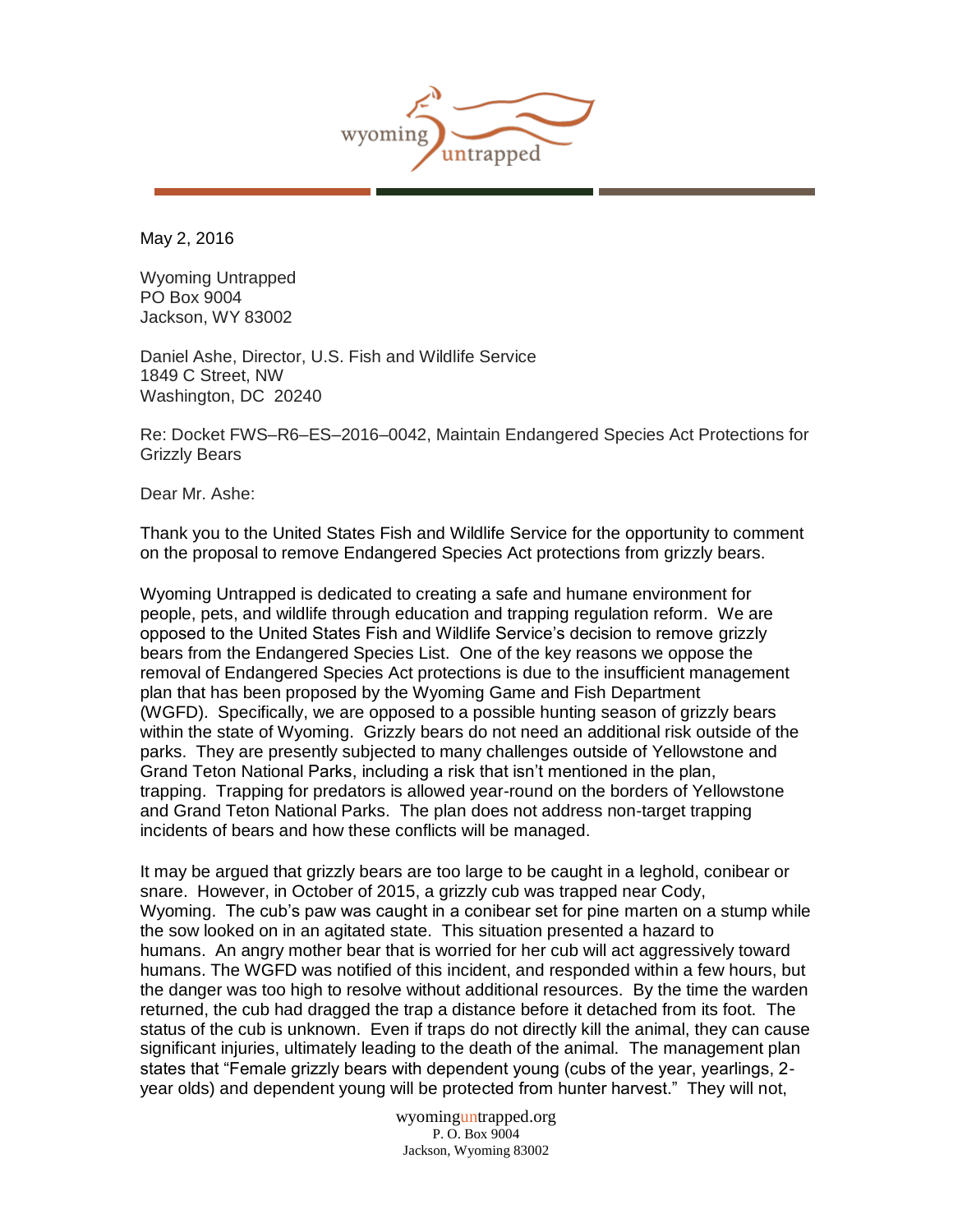however, be protected from trapping inside the Primary Conservation Area (PCA), the Demographic Monitoring Area (DMA), or anywhere else in the state.

Any grizzly bear that travels outside of the boundaries of Yellowstone National Park, Grand Teton National Park, or the John D. Rockefeller Jr. Memorial Highway is subjected to trapping. Traps can be set directly outside of the park boundaries thereby endangering the lives and welfare of bears. We have asked for the WGFD to enact a ban on trapping within the PCA and the DMA. This ban would ensure that grizzly bears that are now expanding their range do not come into contact with traps and are inadvertently caught. However, the WGFD and Wyoming Game and Fish Commission (WGFC) have not been receptive to any of our requests to limit trapping in areas where it could harm threatened or endangered wildlife.

The management plan requires "Any person taking a grizzly bear to report the harvest to the WGFD office, game warden or biologist within 24 hours." The management plan does not state that anyone catching a grizzly bear in a trap report this to the WGFD. The WGFD needs to require reporting of all non-target animals caught in traps so they are aware of where trapping is occurring and how frequently. We have requested this from the Wyoming Game and Fish Commission, in which they voted not to institute this policy.

The plan states that, "The Commission will ultimately take formal action on the proposed seasons, either adopting as presented, or making modifications based on biological data and social concerns expressed by the public." The Commission has a decidedly skewed bias toward hunting and should not be the only decision makers in grizzly bear hunting seasons in the state of Wyoming. A board of seven people, appointed by the governor, do not represent all the citizens of Wyoming. We believe the majority of the public do not want our bears killed as trophies for the satisfaction of a few.

The plan states that "Regulated hunting is not only a pragmatic and cost effective tool for managing populations at desired levels; it also generates public support, ownership of the resource, and funding for conservation as well as greater tolerance for some species such as large predators that may cause safety concerns and come in conflict with certain human uses." We disagree with this statement. Wildlife watching brings in millions of tourist dollars. As the second largest income source for the state, tourism is key to Wyoming's economy. With the current downturn in energy production, tourism may become the primary income producing resource. Most people visit Wyoming to recreate on our public lands and view the watchable wildlife, with grizzlies being one of the most popular animals they wish to see. Bears are worth more alive than dead. Trophy hunting is not required for managing bear conflicts; the WGFD is already handling these without a hunting season. Co-existence is a more cost effective and socially acceptable tool. The economic value of grizzly bears to the Greater Yellowstone Ecosystem cannot be understated.

The state of Wyoming is not prepared to take over management of grizzly bears. The Wyoming Game and Fish Department and Wyoming Game and Fish Commission have not identified all threats grizzlies will face once they leave the safety of the National Parks. Wyoming has already proved ineffective at predator management. Scientists report the last lynx was seen in Wyoming in 2010, the numbers of wolverines are precariously low, and there is an unlimited harvest of predators such as coyotes and red foxes. Wyoming has not been able to develop an acceptable management plan for

> wyominguntrapped.org P. O. Box 9004 Jackson, Wyoming 83002